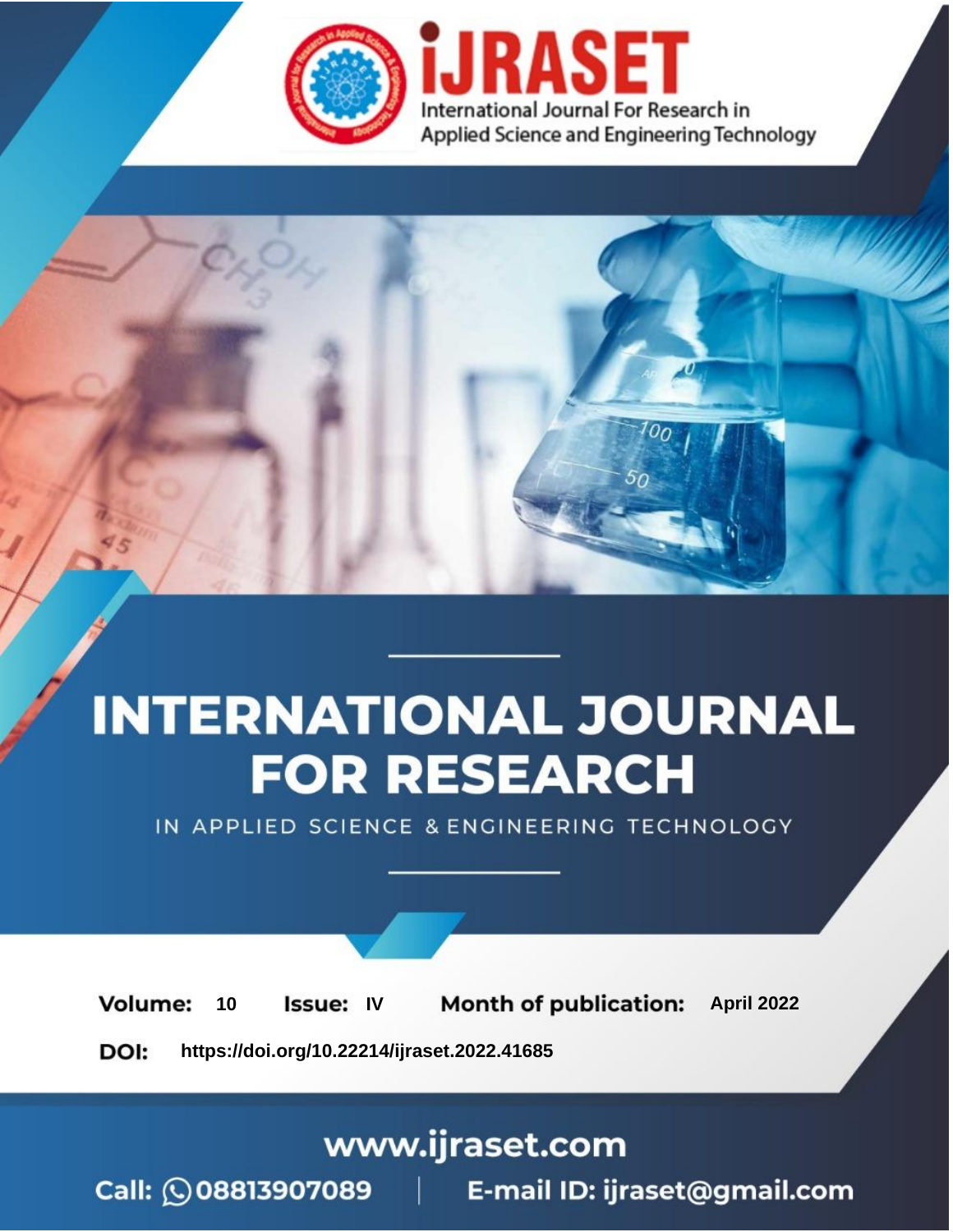

International Journal for Research in Applied Science & Engineering Technology (IJRASET**)**  *ISSN: 2321-9653; IC Value: 45.98; SJ Impact Factor: 7.538*

 *Volume 10 Issue IV Apr 2022- Available at www.ijraset.com*

## **Viv - The Personal Voice Assistant**

Abhijeet Shetty<sup>1</sup>, Aadit Shinde<sup>2</sup>, Yash Sutar<sup>3</sup>, Nidhi Sanghavi<sup>4</sup>

*1, 2, 3Student, Computer Engineering Department, Atharva College of Engineering, Mumbai University <sup>4</sup>Assistant Professor, Computer Engineering Department, Atharva College of Engineering, Mumbai University*

*Abstract: Voice control is a major growing feature that changes the way people are living their lives. Since speech recognition and natural language processing continues to advance at a rapid stage, a virtual assistant's ability and efficiency to comprehend and perform tasks will grow as well. And as voice-recognition technology improves, virtual assistant use will deeply integrate into business workflows. Tomorrow's virtual assistants are going to be built with more advanced cognitive computing technologies, which can allow a virtual assistant to know and perform multistep requests and perform more complex tasks. Virtual assistants are cloud-based programs that need internet-connected devices and/or applications to work. Examples of such services are: Siri on Apple devices, Cortana on Microsoft devices, Google Assistant for Android devices, whereas Bixby for Samsung devices. Keywords: Desktop Assistant, Voice Recognition, Virtual Assistant, Text to Speech, Speech to Text, Language Processing, Python Script.*

### **I. INTRODUCTION**

Only in recent times for Visual Assistants can we experience major changes, the way users interact with user information. We already use them for many functions such as turning on / off the lights, playing music by streaming apps like Wynk Music, Spotify etc. This new way of communicating with technology makes lexical communication a new companion to this technology. The concept of visual aids in the past is to describe professionals who provide support services on the web. The Voice Controlled Personal Assistant System will use Natural language processing and can be integrated with artificial intelligence techniques to acquire a smart assistant that can control IoT applications. In this paper we have discussed the Personalized Voice Assistant made using python.

### **II. LITERATURE SURVEY**

Kumaran Rangaraj, Siva, Sharan and Dhanalakshmi R [1] proposed Intelligent Personal Assistant - Implementing Voice Commands enabling Speech Recognition. Blind Source Extraction (BSE) is an approach to establish the noisy multichannel data. The implementation of Blind Source Extraction architecture necessitates and requires an extension of each system block within the framework for its flexibility and degree of blindness. The output of the enhancement algorithm amalgamated with the robust speech Recognition systems supported by gamma frequencies features, which are then analysed and on uncertainty, decoding to enhance the performance. Results are from different front-end, and back-end configurations manifest the benefits of these approaches.

Dhiraj Pratap Singh et. al [2] proposed an Voice Activated Desktop Assistant Using Python. Google's Speech Recognition API which is imported in python. This module is used to recognize the voice which is given as input by the user. The voice which is given as input is first converted to text using the speech recognition module. The text is then processed to give the result of the query given by the user. The final step is the conversion of the result of the processed query to speech which is the final output.

Subhash S et. al [3] proposed an Artificial Intelligence-based Voice Assistant. Automatic Speech Recognition which is termed as ASR is the main principle behind the working of AI-based Voice Assistant. gTTS engine package is used to make the voice assistant speak like a normal human being. gTTS is basically used to convert the audio string into text. This audio string is nothing but the response which the voice assistant is supposed to give the user. Then that audio is played using play sound package of python programming Language.

Ankush Yadav et. al [6] proposed a voice assistant for visually impaired people who wish to access, perform a relatively basic task on the internet or on the desktop itself. The basic idea being a partially, or completely visually disabled to be self-sufficient in a way that could have never been possible without the technology that we have today, voice assistants. They propose a cloud-based voice assistant – which would make up for the general concerns one has with privacy. As the data collected by the voice assistant can be used by employees and various contractors, and hence removing any worries the user might have about his/her data being misused. Furthermore, the user can send and reply to emails, messages etc. by taking input by voice. The user can also look up for any queries they might have, simply by opening up the default browser and thus searching for the answer they require. The audio signals (inputs) taken in are further translated into data that the system can understand using Google's speech to text API. This revolutionary change to convert acoustic energy to electrical energy is absolutely a need in today's advancing world.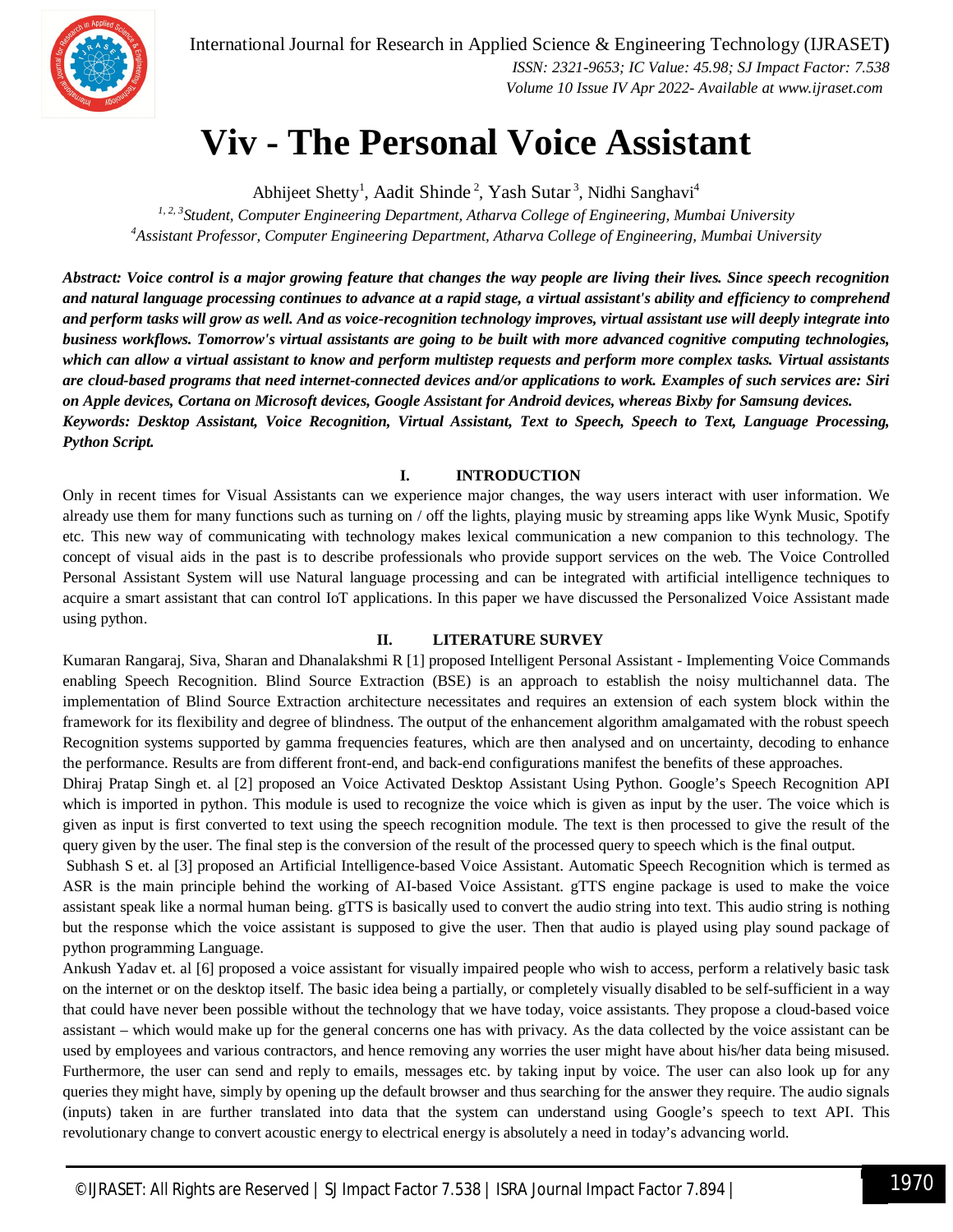

### International Journal for Research in Applied Science & Engineering Technology (IJRASET**)**

 *ISSN: 2321-9653; IC Value: 45.98; SJ Impact Factor: 7.538 Volume 10 Issue IV Apr 2022- Available at www.ijraset.com*

Giancarlo Iannizzotto et. al [7] give us an idea on how we could make a regular house into a smart home automated system. All along having a voice assistant at its core. In this paper they have combined some of the most advanced techniques in computer vision, deep learning, speech generation and recognition, and lastly artificial intelligence, into a virtual assistant architecture for smart home automation systems. The paper tells us about how the potential for voice assistants is severely bottlenecked due to the fact that it cannot use video data about and for the user & the environment. this paper introduces an architecture for building vision enabled smart assistants, provided with animated graphical characters and speech recognition.

Abhay Dekate et. al [8] wrote about the study of a voice controlled personal assistant device, its architecture, design, working and its implementation that leads us to a smarter and more innovative solutions to today's problems faced by us. It tells us about how the world is growing at a extremely rapid rate, so is technology; and voice assistants are just the beginning of a future so bright we can barely visualize it. But it is a reality after all we are interacting with a machine in almost all prospects of our lives every day. A voice assistant is meant for us to be even more efficient with our time and the rate at which we can perform certain repetitive tasks. Be it a small thing such as setting alarms or keeping you updated about the weather or the traffic in the upcoming recent/far future; it provides us a way to do things we normally would have to - only effortlessly. It applies the use of Natural language processing and can be integrated with smart artificial intelligence techniques to achieve a smart voice assistant that can control IoT applications/services and even solve user queries using web searches.

Xiangang Li et.al [12] proposed a decision tree-based state tying, in which, the states are grouped together to minimize sum-ofsquared error using the DNN derived embeddings. The proposed based state tying optimizes the classification for every context dependent state, while the standard GMM based approach uses the most likelihood criterion. The main two aspects we should overcome when there is no GMM seeding: first is the producing of forced alignments. Second is the decision tree-based state tying. They used forward-backward algorithm to train DNN with unsegmented training data. For the decision tree-based state tying, the proposed approach was performed using the DNN derived embeddings, thus the GMM is not necessary. The results showed that, the proposed system outperformed the GMM based approach.

Salar Jafarlou et. al [13] shows us the importance of capturing long-term temporal dependencies of the speech signal in distant speech recognition systems. They begin by explaining the importance of the receptive field and its role in convolutional neural networks. Then comparison of conventional CNN with dilated and variants of large receptive field networks. It also explains convolutional CNNs with various receptive field size for better understanding its impact on distant speech. Finally for the result using the optimal RF size, that LRF networks performs 1.8% and 8.9% better compared to standard CNNs for clean and distant speech signals.

Yongqiang Wang et. al [15] has summarize the application of transformer and its streamable variant, Emformer based acoustic model for large scale speech recognition applications. They have compared the LSTM-based acoustic models with transformerbased ones for a range of large-scale speech recognition tasks. The results show that for low latency, voice assistant task, Emformer, a streamable transformer, gets 24% to 26% relative WERRs, compared with LSTM. For medium latency, video captioning task, compared with LCBLSTM, Emformer gets significant WERR across four languages and 2-3 times RTF reduction. Results on a task with 2.2M hours semi-supervised training data, indicate that there are still room for improvement for Emformer.

### **III. CONCLUSION**

The system will have the following phases: Data collection in the form of voice; Voice analysis and conversion to text; Data storage and processing and generating speech from the processed text output. The data generated at every phase can further be used to find patterns and suggest users later. This can be a major base for artificial intelligence machines that learn and understand users. Therefore, on the basis of the literature review and analysis of the existing system, we have come to the conclusion that the proposed system will not only alleviate interaction with other programs and modules will also help us to keep it organized. There are still many areas to be covered in the automation world but device capabilities can help us to build a new generation of voicecontrolled devices and bring continuous new change in the automation sector. This paper can serve as an example for many advanced applications.

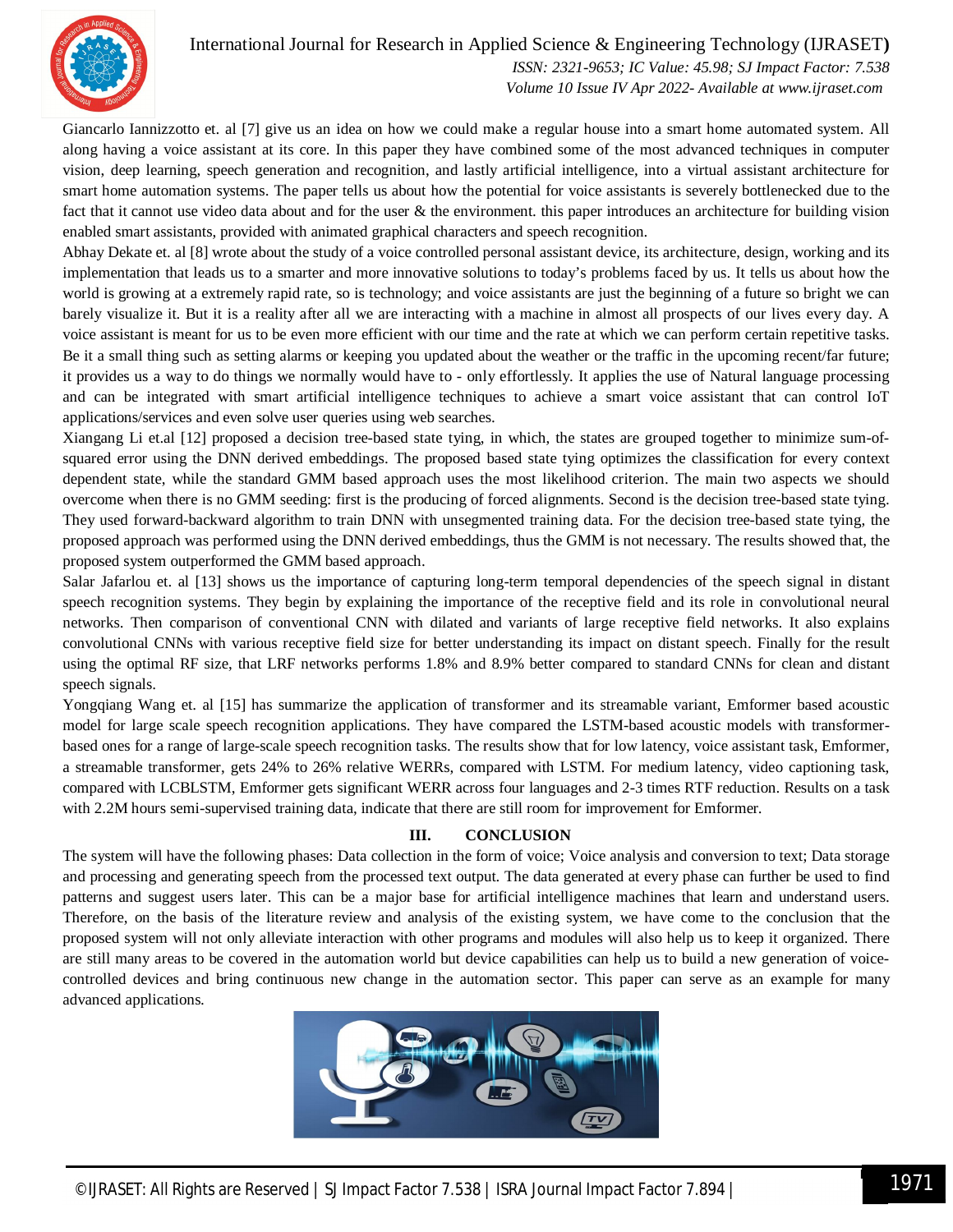

International Journal for Research in Applied Science & Engineering Technology (IJRASET**)**

 *ISSN: 2321-9653; IC Value: 45.98; SJ Impact Factor: 7.538 Volume 10 Issue IV Apr 2022- Available at www.ijraset.com*

### **IV. ACKNOWLEDGEMENT**

We owe sincere thanks to our college Atharva College of Engineering for giving us a platform to prepare a project on the topic "Viv - The Personal Voice Assistant" and would like to thank our Principal Dr. Shrikant Kallurkar for instigating within us the need for this research and giving us the opportunities and time to conduct and present research on the topic. We are sincerely grateful for having Prof. Nidhi Sanghvi as our guide and Prof. Suvarna Pansambal, Head of Computer Engineering Department, without their motivation, constant support and valuable suggestions. Moreover, the completion of this research would have been impossible without the cooperation, suggestions and help of our friends and family.

#### **REFERENCES**

- [1] Kumaran N., Rangaraj V., Siva Sharan S., Dhanalakshmi R. "Intelligent Personal Assistant Implementing Voice Commands enabling Speech Recognition," 2020 International Conference on System, Computation, Automation and Networking (ICSCAN), 2020, pp. 1-5, doi: 10.1109/ ICSCAN49426.2020.9262279.
- [2] Dhiraj Pratap Singh, Deepika Sherawat, Sonia "Voice activated desktop assistant using Python" 2020 High Technology Letter GISTX VOL-26, 2020 doi: 10.37896/HTL26.06/115
- [3] S. Subhash, P. N. Srivatsa, S. Siddesh, A. Ullas and B. Santhosh, "Artificial Intelligence-based Voice Assistant," 2020 Fourth World Conference on Smart Trends in Systems, Security and Sustainability (WorldS4), 2020, pp. 593-596, doi: 10.1109/WorldS450073.2020.9210344.
- [4] Swamy, Suma & Ramakrishnan, Kollengode. "An Efficient Speech Recognition System." Computer Science & Engineering: An International Journal (CSEIJ), Vol. 3, No. 4. 3,2013 doi:10.5121/cseij.2013.3403.
- [5] Shubham Melvin Felix, Sumer Kumar, and A. Veeramuthu "A Smart Personal AI Assistant for Visually Impaired People," 2018 2nd International Conference on Trends in Electronics and Informatics (ICOEI), 2018, pp. 1245-1250, doi: 10.1109/ICOEI.2018.8553750.
- [6] Ankush Yadav, Aman Singh, Aniket Sharma, Ankur Sindhu, Umang Rastogi "Desktop Voice Assistant for Visually Impaired" International Journal of Recent Technology and Engineering (IJRTE) ISSN: 2277-3878, Volume-9 Issue-2, July 2020 pp. 36-39, doi: 10.35940/ijrte.A2753.07922
- [7] Giancarlo Iannizzotto, Lucia Lo Bello, Andrea Nucita & Giorgio Mario Grasso " A Vision and Speech Enabled, Customizable, Virtual Assistant for Smart Environments," 2018 11th International Conference on Human System Interaction (HSI), 2018, pp. 50-56, doi: 10.1109/HSI.2018.8431232.
- [8] Abhay Dekate, Chaitanya Kulkarni, Rohan Killedar "Study of Voice Controlled Personal Assistant Device." International Journal of Computer Trends and Technology. Vol. 42. 2016 pp. 42-46. doi:10.14445/22312803/IJCTT-V42P107.
- [9] Veton Këpuska, Gamal Bohouta "Next-generation of virtual personal assistants (Microsoft Cortana, Apple Siri, Amazon Alexa and Google Home)," 2018 IEEE 8th Annual Computing and Communication Workshop and Conference (CCWC), 2018, pp. 99-103, doi: 10.1109/CCWC.2018.8301638.
- [10] Mr. Yash Agarwal, Mr. Ranjeet Rai, Mr. Punit Kumar Chaubey "Brain The A.I. (Personal voice assistant)" International Research Journal of Engineering and Technology (IRJET) Volume: 07 Issue: 04, 2020
- [11] Tae-Kook Kim , "Short Research on Voice Control System Based on Artificial Intelligence Assistant," 2020 International Conference on Electronics, Information, and Communication (ICEIC), 2020, pp. 1-2, doi: 10.1109/ICEIC49074.2020.9051160.
- [12] Xiangang Li, Xihong Wu , "Decision tree based state tying for speech recognition using DNN derived embeddings," The 9th International Symposium on Chinese Spoken Language Processing, 2014, pp. 123-127, doi: 10.1109/ISCSLP.2014.6936637.
- [13] Salar Jafarlou, Soheil Khorram, Vinay Kothapally, John H.L. Hansen "Analyzing Large Receptive Field Convolutional Networks for Distant Speech Recognition," 2019 IEEE Automatic Speech Recognition and Understanding Workshop (ASRU), 2019, pp. 252-259, doi: 10.1109/ASRU46091.2019.9003805.
- [14] Vikramjit Mitra, Wen Wang, Chris Bartels, Horacio Franco, Dimitra Vergyri "Articulatory Information and Multiview Features for Large Vocabulary Continuous Speech Recognition" , 2018 IEEE International Conference on Acoustics, Speech and Signal Processing (ICASSP), 2018, pp. 5634-5638, doi: 10.1109/ICASSP.2018.8462028.
- [15] Yongqiang Wang, Yangyang Shi, Frank Zhang, Chunyang Wu, Julian Chan, Ching-Feng Yeh, Alex Xiao. "Transformer in Action: A Comparative Study of Transformer-Based Acoustic Models for Large Scale Speech Recognition Applications," ICASSP 2021 - 2021 IEEE International Conference on Acoustics, Speech and Signal Processing (ICASSP), 2021, pp. 6778-6782, doi: 10.1109/ICASSP39728.2021.9414087